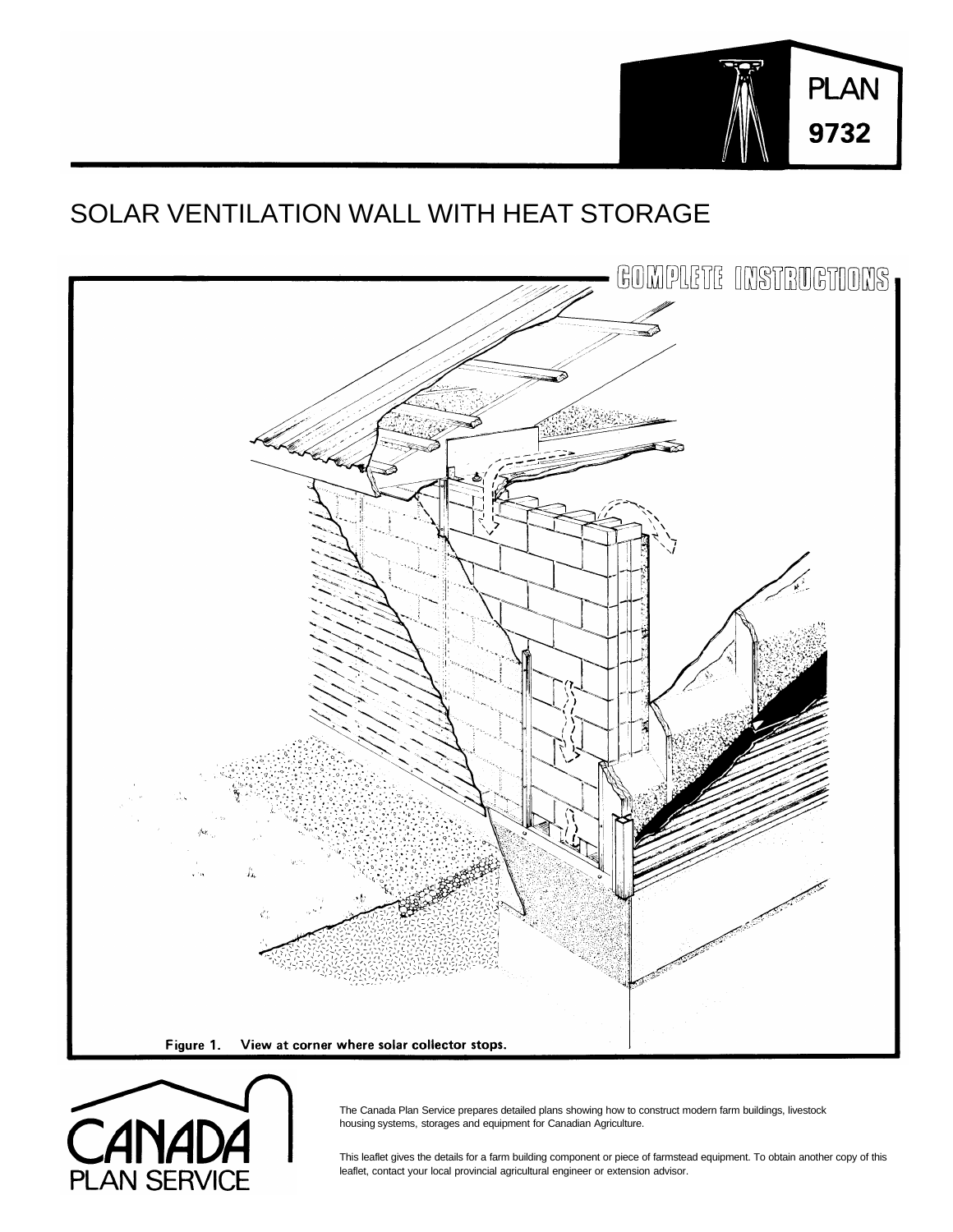## **SOLAR VENTILATION WALL WITH HEAT STORAGE**

## PLAN 9732 NEW 84:07

Many animal and poultry barns can benefit from solar assisted winter ventilation. Recent Canadian research shows that a sloping, roof-mounted solar collector is more expensive (and less practical) than one built into a vertical south-facing wall. This is because in winter (when solar-assisted ventilation is needed) the solar angle above the horizon is quite low, even at noon. For example, at Windsor, Ontario, the December 21 noon solar angle is 25°; farther north at Edmonton (Alberta) or Prince Albert (Saskatchewan) this angle is only 13°. In fact, the solar 'boost' due to sunlight reflected from snow-covered ground in front of a solar wall is more significant than the direct noon sun on a roof-mounted collector sloped away from vertical.

Ideally a solar collector on the long wall of the barn should face true south, but buildings can face up to 20° or even 30° either way from south without serious loss of solar heating; an angle slightly away from south simply shifts the time of maximum solar heating away from noon.

This design includes a covered-plate collector and a heat storage, both combined into an outside wall. The collector is an air-space covered outside by clear corrugated fiberglass sheeting (Filon, Excelite or equal), and backed on the inside by black-painted concrete blocks. The heat storage is the concrete block wall. Collector efficiency can be increased up to 20% by adding black aluminum or fiberglass flyscreen midway between the transparent cover and the blocks.

Heat 'storage' is an essential part of this solar preheat system; without the 'thermal flywheel' effect of the massive concrete block wall, inlet air temperature-rise with a bright winter sun can be 30°C or more, but there would be no benefit at night. And night is when the heat is really needed, when heat production from the sleeping animals or poultry is minimal and when outside temperature goes down.

In this design, special heavy concrete blocks are specified (75% solid, 10" thick). This provides enough heat storage to give some heat all night after a bright winter day. Ordinary 8" concrete blocks are only 37 lb each, compared with 63 lb for the special blocks; this gives the heavy blocks 75% more heat storage capacity.

CONSTRUCTION DETAILS Figure 2 shows details of construction and method of operation. The solar wall may be built as the south wall of a new barn, or it may be added to an existing barn. Of course, the extra cost of the solar feature is much greater for an add-on wall than for a solar wall built as an essential part of a new building.

Cast-in-place concrete is the best choice for the foundation below grade. Depth of the footing depends on how deep the frost penetrates soil in your locality; see CPS Plan 9324 for

more on this. The exterior perimeter insulation 3 is essential to conserve the heat collected in the wall and to prevent possible frostheave. The best way to fasten this insulation and the treated wood sill 4 to the foundation is to tack them to the inside face of the concrete forms, before pouring the foundation concrete. This guarantees a perfect airtight 'fit' between wood, insulation and concrete (any air leakage here will short-circuit the air from the collector and cancel the heating effect). If the wall exceeds 50 ft. long add a vertical construction joint through the foundation and blocks at mid-length (for expansion and contraction due to daily and seasonal temperature changes).

The preferred order of construction is outlined by the sequence of the numbered notes in Figure 2. After laying up the concrete block storage wall, it should be washed with 10% muriatic acid solution and then rinsed thoroughly with clean water, to ensure paint adhesion. Paint with two coats of flat black exterior latex, using roller or spray. Paint the cedar strapping 10 as well, after fastening it with ramsets or lead anchors to the painted block wall.

The clear corrugated fiberglass cover must be installed airtight, otherwise cold air leaks will dilute the warm ing air as it passes down through the collector. Use a clear caulking cement in all horizontal and vertical lapped joints, and fasten the cover with hex-head plated roofing screws with neoprene washers, not with roofing nails. The screws cost more than nails, but they will be much easier to replace when you might later want to remove the cover to make repairs or to clean out spiderwebs and dust. To prevent 'yellowing' of the fiberglass cover by ultraviolet light, coat the cover with a UV filter lacquer ('Excelac', by Graham Products Ltd., Inglewood, Ont., or equal). According to the manufacturer, this should be reapplied about every 5-8 years. Also, be sure to caulk the the brick-to-plate joint at the top of the wall, as well as between the plates and where the ceiling vapor barrier meets the plates. Any air leaks here will short-circuit the collector and storage, making the system completely ineffective. The glazing must also be sealed against air leakage at both ends of the collector; Figure 1 shows a rectangular 'stop' of sheet metal flashing that provides for caulking where the glazing terminates at the building corner.

Air passes down through the collector and back up through the block wall. To get air into the blocks at the bottom and into the barn at the top, two courses of concrete bricks are placed on edge to replace one full course of blocks. Use six bricks per block (four across, two along the face), with the cross-bricks aligned above the webs of the block to make continuous air channels. To anchor the roof against wind uplift, bolt the wall plate 9 securely to the top courses of block using threaded rod set in mortar, with nuts and washers both top and bottom.

The interior wall insulation 16 is required to prevent wall sweating and building heat loss when the wall has cooled (after a night of heat discharge is not effective). It also prevents unwanted heat gain in summer when the sun warms the blackened block wall.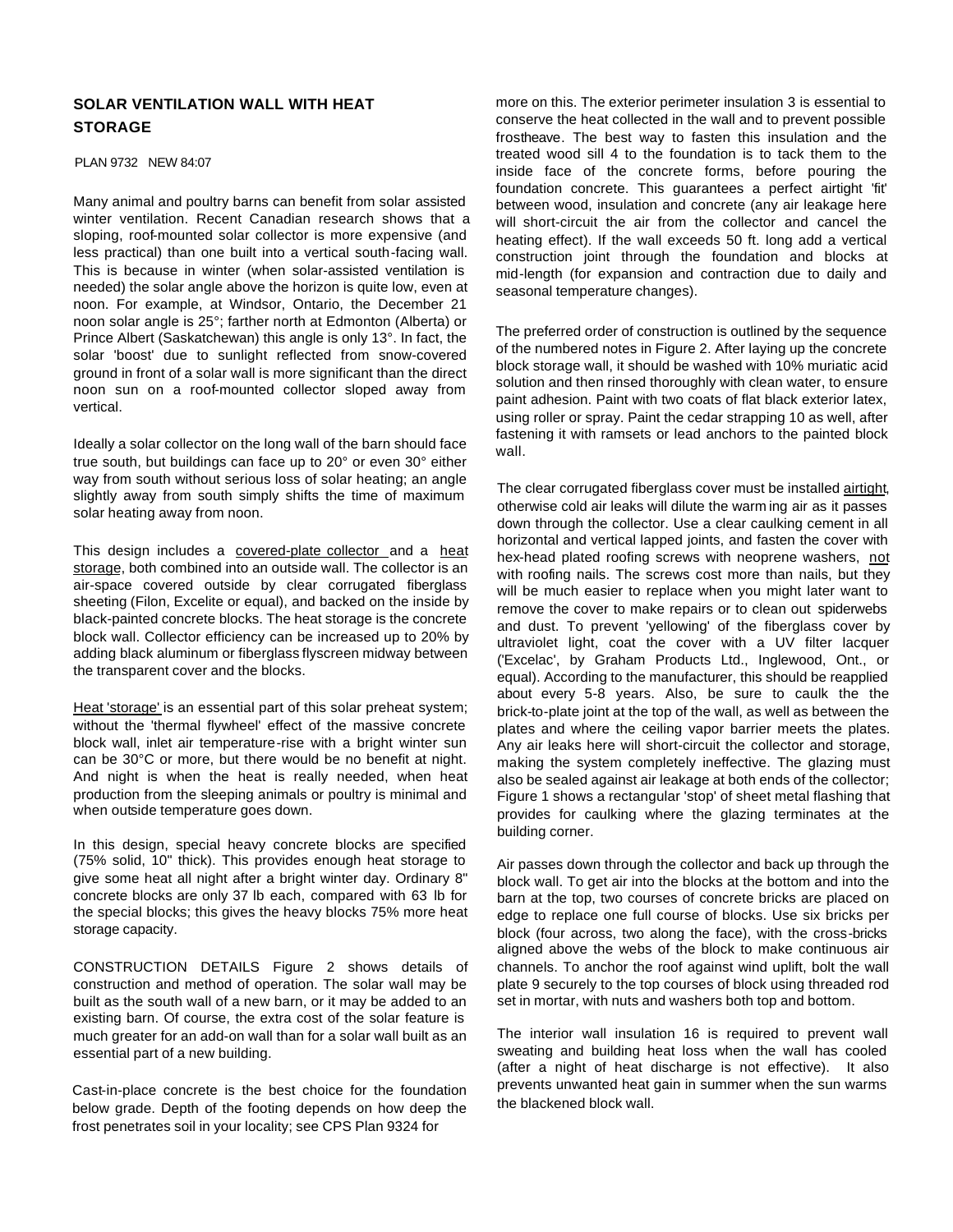The gravel splash pad 22 is desirable so mud won't splash up and coat the lower part of the solar collector.

APPLICATIONS AND DESIGN This solar ventilation wall works only with a continuous exhaust ventilation system, usually with exhaust fans located in the other (north) wall of the barn. These fans must draw air steadily through the collector, storage and air inlet system. Any failure of the continuous ventilation (fan, burnout, etc.) can allow a headwind at the fans to force warm moist air back through the collector, fogging and possibly freezing the collector. For winter ventilation, it is a good idea to use two identical small single-speed fans; one gives the continuous'step 1' ventilation rate, and the second fan doubles this to the 'step 2' rate whenever the thermostat senses high enough temperature for increased ventilation. If either fan fails, the other can be run continuously as a standby until repairs are completed.

Warmed air can enter directly into the animal room (20 , direct ventilation), or it can enter a preheat hallway 19, divided from the animal rooms beyond by wall 21.

With direct ventilation, soffit doors 15 are closed for the winter, and fresh air 18 from the ventilated attic is drawn into the top of the collector. Velocity through the collector can be up to 400 fpm which in a 11/2 in. space corresponds to a fan capacity of 50 cfm/ft. of collector length; air flows from 25-50 cfm/ft. of wall length are probably suitable. Solar heat warms the air (and the black blocks) as it passes down through the collector, then the air passes some more heat into the block storage as it comes back up through the block cores. Tempered air then accelerates from the wall into the animal room through an adjustable slot such as the Side Air Inlet (plan 9712, 9372 or 9375). The moveable baffle at the inlet slot should be adjusted to give at least 600 fpm air velocity through the slot when the ventilation is at the low winter rate. With the step 1 fan ventilating at 25cfm/ft, of wall, 600 fpm corresponds to a slot opening of 1/2 in.; when the temperature in the animal room rises enough to start the step 2 fan, the ventilation can double to almost 1200 fpm.

With the preheat hallway the function of the collector and storage is the same as with direct ventilation, but the solar-heated air can be dumped directly into the hallway, without the slot baffle. Whenever solar heating is not enough, more heat is added in the hallway (such as with electric fan-forced heaters), then the warmed air is passed through adjustable inlets into the animal room(s). The arrangement of these adjustable inlets may or may not be as shown in Figure 2. If, for example, the shorter wall of the animal room is adjacent to the preheat hallway, it is often better to run a ceiling duct from the hallway into the room and to spread the air from both sides of the duct.

With either direct ventilation or the preheat hallway be sure to allow for some extra air friction when selecting the winter ventilation fans. With a solar wall 8 ft. high, the combined pressure losses for collector, storage and inlet slot (properly adjusted) are estimated as follows:

| Winter    |         | Collector/      |               |                 | Total           |
|-----------|---------|-----------------|---------------|-----------------|-----------------|
| Air Flow, | Storage |                 | Inlet Slot 20 |                 | <b>Static</b>   |
| cfm/ft.   | Vel-    | <b>Static</b>   | Vel-          | <b>Static</b>   | Pressure        |
| of wall   | ocity   | Pressure        | ocity         | Pressure        | in. of          |
| length    | fpm     | in. of          | fpm           | in. of          | H <sub>20</sub> |
|           |         | H <sub>20</sub> |               | H <sub>20</sub> |                 |
| 25        | 200     | 0.02            | 600           | 0.03            | 0.05            |
| 35        | 280     | 0.03            | 860           | 0.06            | 0.09            |
| 50        | 400     | 0.06            | 1200          | 0.12            | 0.18            |

Performance expectations can vary with clear or cloudy days and with the general maintenance of the system. An experimental collector and storage near London, Ontario performed one clear winter day and night as shown in Figure 3. Notice first that the attic alone provided considerable solar gain (about 12°C rise, at 14 00 h), but that attic temperature dropped to 1-2°C below outside air during the night (re-radiation to the clear night sky). Comparing the temperature curves for 'air in collector' with 'air from wall to barn' shows the helpful flywheel effect of the heat storage; some small benefit was still found up to 6:OOam the following morning. Note also in Figure 3 that if air from the collector were used directly for ventilation (without first passing it through the concrete block storage wall) it would be entering at over 30°C 1or 32°C above outside air temperature). This would seriously overheat the barn!

The experimental installation was on a farrowing barn with a collector wall 60 ft. long by 8 ft. high, and it collected an average of 0.2 kWh/ft2 of collector surface per day, for the 180-day heating season. This represents a heat saving of 60 x 8 x 0.2 x 180 = 17 280 kWh. At 5¢/kWh, this represents a saving of \$864 per year.

SUMMER VENTILATION For obvious reasons the solar collector must be bypassed during hot we they. With direct ventilation, open the soffit doors 15 to fully ventilate the attic, close the air inlet 20, and provide an auxiliary air inlet system directly from outdoors. One way to do this would be to add a center air inlet (such as Plan 9711 or 9373).

With the preheat hallway, open the soffit doors, and open the hallway directly to outdoors through large door or window openings. These summer air intakes should also be screened to keep out birds and rodents.

In summer, when the solar collector airflow is bypassed, the air trapped in the collector becomes hotter than it would if kept moving through. However, near London, Ontario (43° N. latitude), no heat damage to the glazing has been observed after three summers of exposure. This is probably due to the increased solar angle in summer. Farther south it might be an advantage to extend the roof overhang for increased summer shading, but in Canada this is apparently not necessary.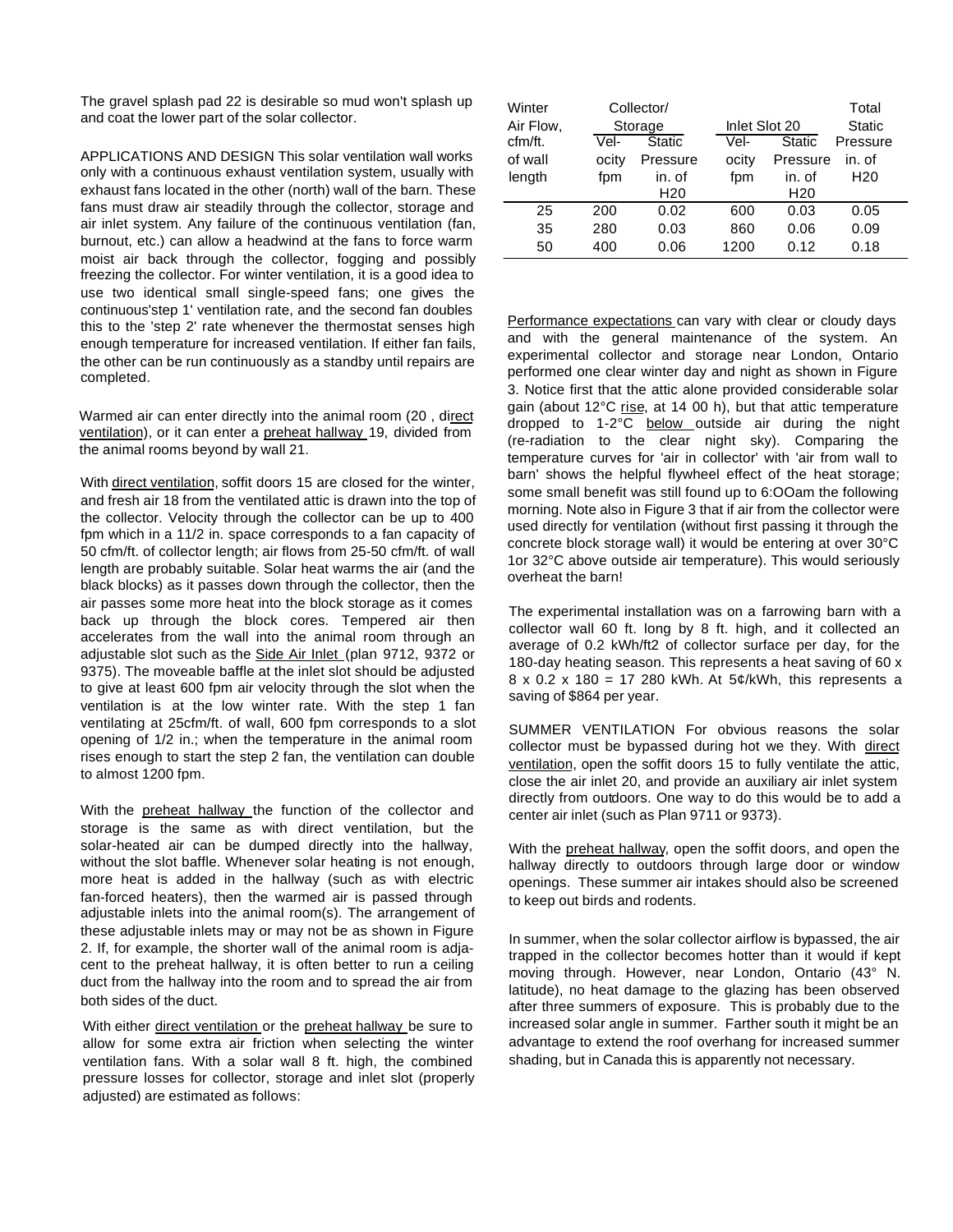

Figure 2. Details of construction

- 
- 1. shallow or deep concrete foundation<br>2. optional shallow footing, 16" x 8", with 2. optional shallow footing, 16" x 8", with 2" x 2'-0" horizontal perimeter insulation, (Dow Styrofoam SM, or equal)
- 3. 2" x 22" vertical perimeter insulation, (Dow Styrofoam SM, or equal); tack to formwork with finishing nail before placing concrete, or glue if 1 is concrete block
- 4. 2" x 4" wood sill, CCA pressure-treated, anchor to 1 with  $3/8" \times 6"$  bolts cast into concrete @ 4'-0" oc or less
- 5. 10" concrete block (size code 25), 3-core, 75% solid, laid in running bond pattern (not stack bond)
- 6. concrete bricks on edge, 6 bricks per block
- collector surface, blocks and wood strapping 10 painted flat black
- 8. '/z" x 2'-0" threaded rod anchor bolt @ 4'-0" oc, 4" square washers and nuts top and bottom, set in mortar
- 9. 2-2" plates continuous, joints staggered (a 8'-0" oc, caulk airtight to bricks, blocking and ceiling
- 10. 2" x 2" cedar strapping @ 2'-0" oc
- 11. 3/16" x 2'-0" high-density recompressed cement-asbestos board, predrill and screw top edge to 4
- 12. optional black aluminum fly screen absorber bend to midway between blocks 5 and cover 13
- 13. glass -fibre-reinforced clear corrugated plastic (Filon, Excelite or equal, by Graham Products Ltd.), coat with UV-screen lacquer, caulk and lap all edge joints airtight
- 14. #8 x 1" hex -head roofing screws with neoprene washer, drill and drive in valleys @ 2'-0" horizontal and 8" vertical spacings
- 15. soffit vent slot with bird screen;  $1" \times 6"$ continuous flap door closed in winter, open in summer
- 16. 11/2" strapping @ 2'-0" oc, glass fiber insulation, vapor barrier and plywood panelling; if air 20 enters directly into animal rooms, increase to 4" strapping and insulation
- 17. steel or plywood ceiling diaphragm (see 9371, 9373 or 9374)
- 18. winter air enters collector from ventilated attic
- 19. solar-heated it enters preheating hallway or 20
- 20. air enters animal room through adjustable slot inlet
- 21. optional insulated wall divides pre-heat hallway from animal room
- 22. coarse gravel or crushed stone, stops mud from splashing on wall
- 23. solar angle on Dec. 21, Winnipeg (50° N)<br>24. solar angle on June 21, Winnipeg (50° N)
- solar angle on June 21, Winnipeg (50° N)